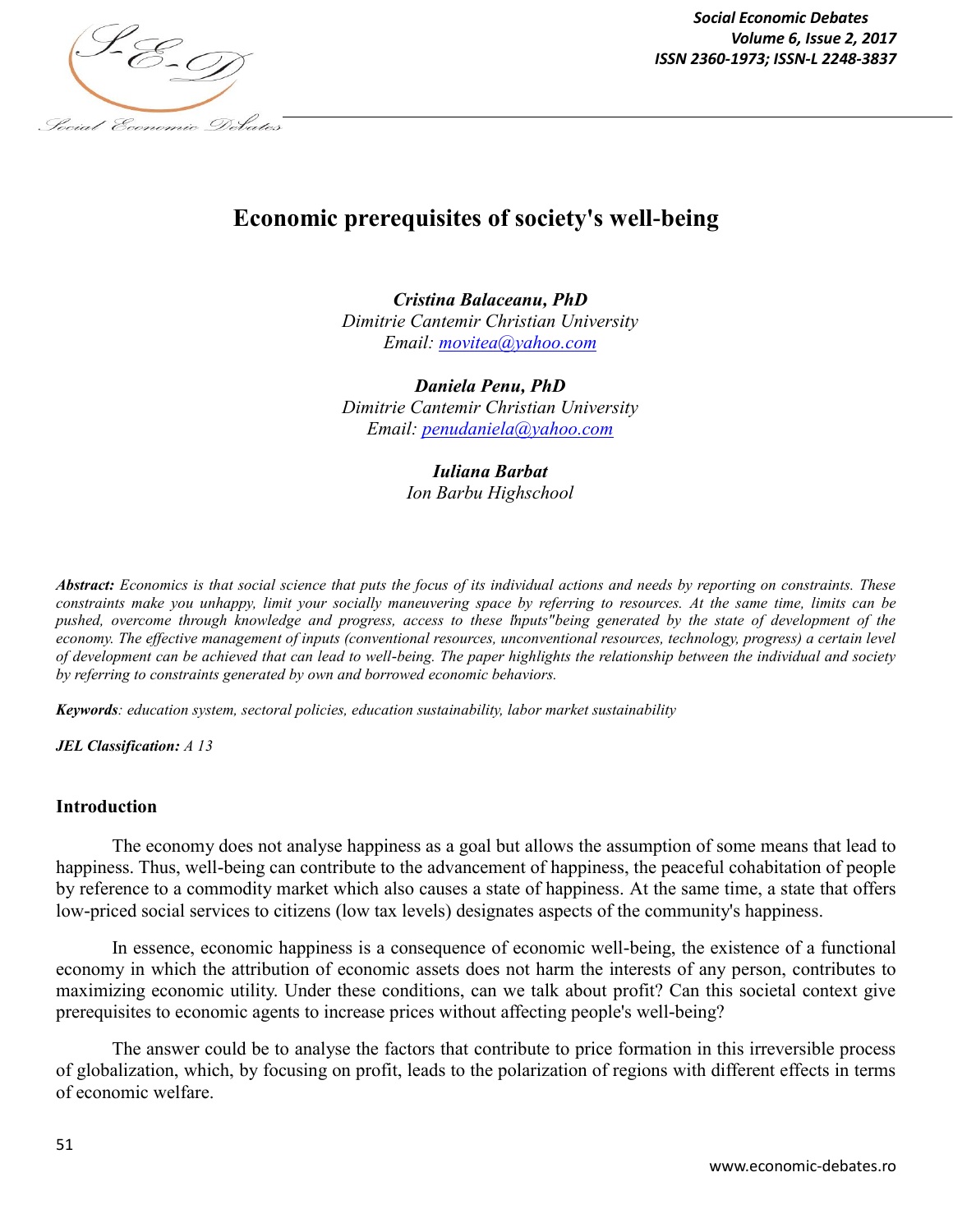

The factors that contribute to the formation of prices are on the one hand in the category of conventional and unconventional resources and on the other hand in the category of human resources. Determining wellbeing is a function of maximizing production results, efficiency of distribution and redistribution processes. In this way, well-being is a determination of rational behaviour, assuming some useful effects for society, reducing waste. Economic rationality creates prerequisites for manifestation of happiness by generating positive marginal well-being to a proportional increase in labour factor.

### **Developing education - prerequisites for the development of society**

Romania's socio-political context generates a certain degree of ambiguity in all areas, education being one of the most affected areas. The degree of impairment is caused by conjuncture, economic, psychomotivational, demographic factors, with different intensity depending on the background environment and the incidence of societal regression factors (labor migration, decrease in birth rates, and increase in the number of chronic illnesses, school drop-out, increasing functional illiteracy, lowering the overall welfare level caused by lower income). From this perspective, the educational environment in Romania must be correlated with the labor market, both from the perspective of the curriculum (the formation of competencies that are necessary for the fulfillment of convergent functions with the current work environment, with a propensity to the information and communication technology) occupational employers seen from a dynamic and structural point of view (the offer of specializations of the secondary and university education system will be correlated with the job offer in a specific market, depending on the potential investments in a certain field, established in the Territorial Development Plan of a region).

The Romanian school is a value-centered school, which is confirmed by the large number of olympics and laureates of national and international school contests and competitions. However, the newly created value that these pupils bring to the educational system in Romania is very low compared to the mass results of the whole educational system as a whole. It must be analyzed whether these outstanding results are an effect of the school curriculum, of the ordinary learning environment in the Romanian school classes, or it is a concentrated effect of student-teacher teams focused on the topic of the competition and the results are generated exclusively by this effort.

Highlighting the positive results of the Romanian school is an essential aspect of the competition on the educational market, compared to other countries in Europe or the world. The degree of internationalization that the Romanian school tries, voluntarily or as a consequence of these exceptional results, puts in terms of comparative advantage the Romanian school in a leading position in the top of the schools with remarkable results in the world, which could attract pupils from other countries, through related programs, to schools in Romania. Why this isn't happening? Do the strategies of the Romanian school do not take into account the internationalization? Or are these results only specific to the value pyramid, the effect of an individual learning program centered on achieving remarkable results but also on an individual level? This fact is justified, praiseworthy, not the rule of the Romanian school, but only the exception.

The analysis of the education system as a whole seeks to identify those elements that would trigger in time sustainable effects in the welfare plan of the Romanian population, identified in the real plan, the increase in the supply of jobs, the increase of the average salary in the economy, the improvement of the daily basket, increasing the production with new value created in Romania by the graduates of the Romanian education system.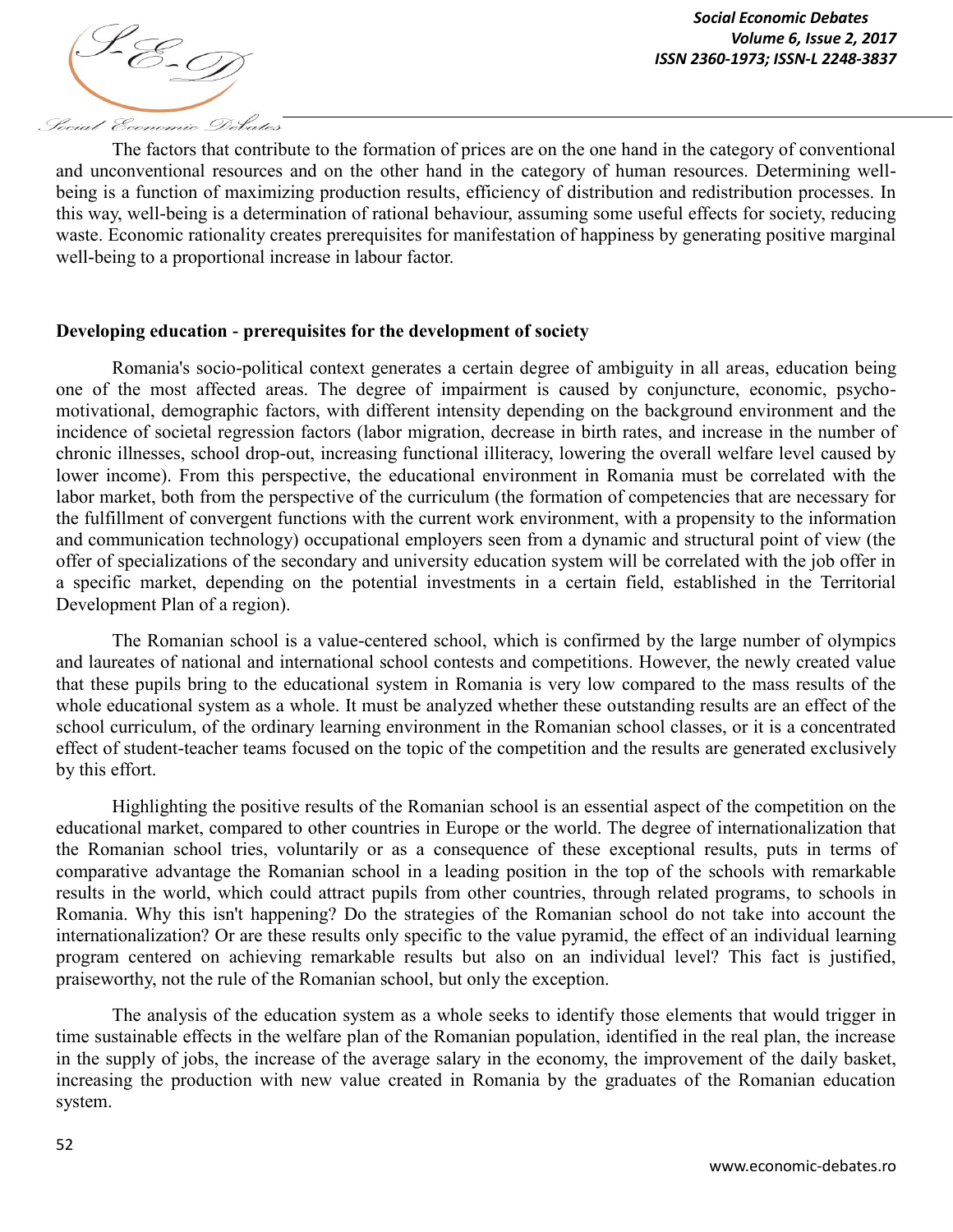

The research is concerned with the explanation why the level of education in Romania is low, but it is increasing on the one hand due to changes in strategy in the education policy, pupil-centered, increasing the number of practical training hours, the exchange of good practical experience with other countries in European programs.

As support for standing out for this assumption are the results of Romania obtained in the international tests for evaluation of some general competences specific to a certain age group. Thus, in PISA testing in 2015, 5,103 Romanian pupils aged between 15 years and 3 months and 16 years and 2 months at the time of testing in 185 schools were assessed on three areas: Natural Sciences, Mathematics and Reading to solve structured topics within two hours<sup>1</sup>. The sampling of schools and pupils is done externally by the PISA Consortium using dedicated software. Conclusions show that Romanian pupils show lower scores than other countries, especially when it comes to reading and writing skills.

At the same time, it is possible to determine a particularly high level of school abandon in the last period, the effect of an economic policy with a negative impact on the population in poor areas, especially from the rural area, which strengthens the lack of interest for school and the lack of development in time of these generations. Romania had the third highest rate of early school drop-out by 18-24-year-olds among EU states in 2016, according to Eurostat. Our country is among the three European countries where school drop-out has increased in 2016 compared to the level in 2006. Thus Romania goes against the current and remains at the top of school drop-out at European level, although in most member countries the share of young people abandoning studies is continuously decreasing.

The share of 18 to 24-year-olds, who have completed at most eight grades and who do not attend any form of education or training, decreased in 2016 compared to 2006 in most EU Member States, with the exception of Romania , Czech Republic and Slovakia, according to Eurostat.

In 2016, the school dropout rates are recorded in Malta, with 19.6% of 18-24-year-olds, graduates of no more than eight classes that dropped out of school, followed by Spain, with an early school leaving rate of 19% and Romania - 18.5% of 18-24 year olds who have completed at most eight grades and who have dropped out of school .

A phenomenon worrying at the level of Romania as a consequence of abandonment is the increase of illiteracy in poor areas and the lack of real opportunity to attend school. Romania is the country with the largest number of illiterates in Europe. Thus, 6% of the population doesn't know how to read and write, meaning 150,000 Romanians have to put their mark on because they can not sign. Almost 100,000 schoolchildren do not get a day in the classroom in a year, and if those who do not go to kindergarten, to high school or to vocational school come together, the number is of hundreds of thousands.

In addition, due to the fact that the school applies interest-free educational programs to the pupils, uncorrelated with the digital reality and the requirements of the labour market, the high school curriculum, the large number of pupils in a class - on average 30 students, the high number of hours per day , without being accompanied by pause modules in which students can rebuild their body and interest in another field of study while developing recreational, sportive, cultural and social activities. In the European Union, Romania ranks first in the ranking of functional illiteracy, while, compared to the whole European continent, our country is outpaced only by Albania. 42% of Romanian students are unable to understand a read at first sight text and have difficulty in performing elementary mathematical operations. This means that these children will not be able to

 $\overline{\phantom{a}}$ 

<sup>53</sup> <sup>1</sup> http://www.hotnews.ro/stiri-esential-21453101-rezultate-teste-pisa-2015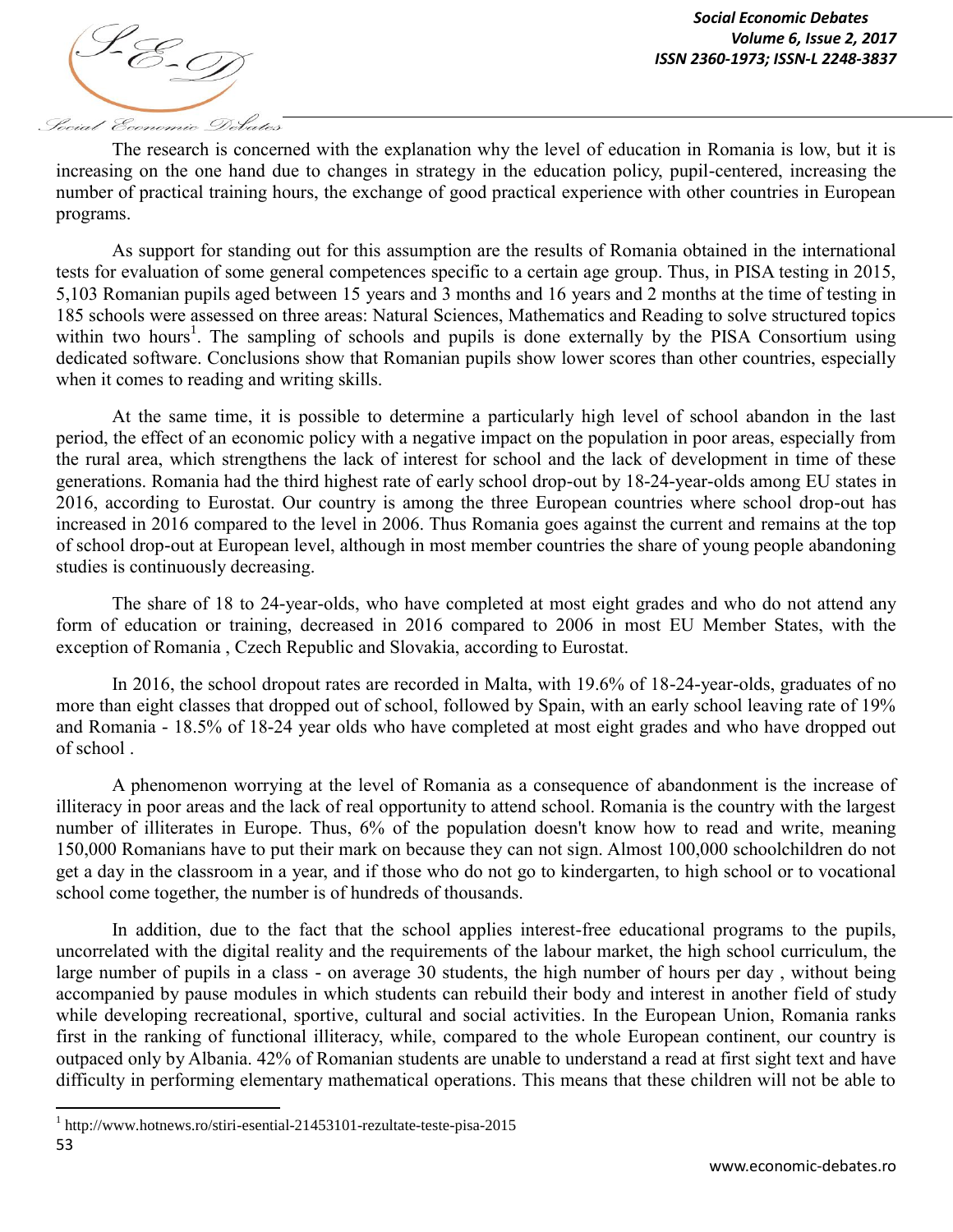

Social Economic Debates

be employed over the years in anything other than jobs that require a minimum level of education. The consequences are related to the social aspects that accompany these phenomena over time, namely the incapacity to find a job with an increased incidence on the labor market, characterized by a high degree of technology, specialization, poverty and social isolation, social exclusion.

These social issues have a negative impact on social welfare. Increasing well-being is an exclusive feature of education, of labor force specialization in those areas that can produce competitive economic goods with increased incidence in the global economy. In the present, and it seems that even in the distant future, these goods have a particularly high level of robotization. Given the fact that the labor force is unspecialized, as a result of a rigid educational system, the effect is the popularization of the labor market with imported labor force, or the poorly specialized work, subsalarized, used in sectors of the economy with no importance in terms of 8determining an added value.

Another defining aspect of the low capacity of the Romanian educational system to cope with high competition on the labor market is the passing of the baccalaureate exam. This has the most negative effects on both the psychosocial level (lack of motivation, increasing the level of social exclusion in the labor market, engaging in seasonal activities at the limit or outside the law) and economically by lowering the average wage on the market by increasing the incidence of inadequate trained people on the labor market, who accept low pay levels only to ensure a minimum level of subsistence, a decrease in investors' interest in business development in economic regions where the workforce is unskilled or with low labor productivity.

In this context, there is a need for a better adaptability of the education system to the requirements of the labor market by increasing the level of flexibility, sustainable investment in education in the training of labor force, in the technology of classrooms, in changing some points in the curriculum (enhancing communication skills, debate, argumentation, not memorizing, learning by discovery using logic methods based on deduction and then formation of laws, development of normative-positive binomial for explaining and understanding the external world, the real life environment, inclusion of some disciplines of study of the reality of the business environment in the primary, secondary schools for the sustainable development of the potential workforce). Another point of great interest in changing educational optics is to reduce the number of pupils so that in the classroom all students receive attention and support in a unitary way.

Reforming or at least reformulating the education system involves funding, both nationally and internationally, the European Union creating numerous funds for education and research for member countries, following a rigorous system of competition on research or educational projects.

Romania, compared with the countries of the European Union, invests very little money in the education system, not being another priority, but because Romania's budget is particularly limited in relation to the societal needs. This fact attracts the increase in managerial capacity in accessing funding for education, at regional, international level, through research projects where the word of order is labor force specialization, its innovation capacity, IT performance, knowledge of foreign languages to facilitate communication, good personal and interpersonal communication skills being required. All these competences are measurable at the level of the labor force formed in the Romanian educational system, skills that the system does not prioritize, which are of a cross-sectional nature, most of the time.

54 The lack of financing from education - data presented at the level of the EU countries is also found in the other sectors of the Romanian economy - research, health, entrepreneurship development, which implies the use of the competences acquired in the school in attracting financing through project competition at national and international level. Under these circumstances, a student who has passed or not the baccalaureate exam must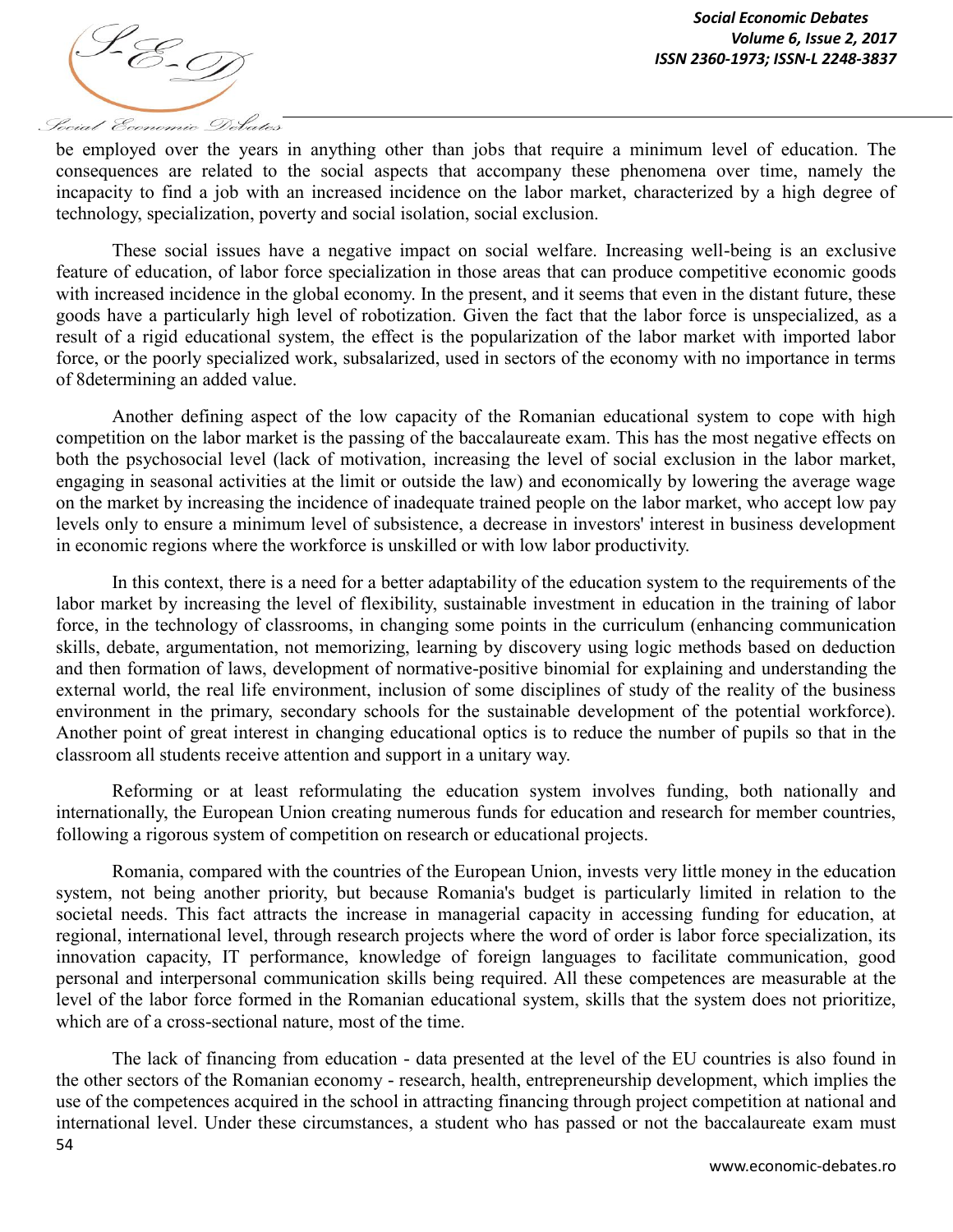

face a particularly flexible competition system without clear prospects of financing the business than by playing a book of his or her own skills.

Within business development, entrepreneurs employ a workforce capable of generating added value within a shorter timeframe as a result of competition, the rapid pace of development of research products and cutting-edge technologies that outperform existing technologies by placing the price of newly created down value products with effects on business sustainability plan

The problem of underfinancing the education system in Romania in relation to the other EU member countries generates, as we have seen, a low level of production in Romania, as a basis for financing the national budget, financing of all sectors of the economy, including education. GDP / inhabitant in Romania are particularly low, which cannot support a level of education development comparable to other countries. Efforts need to be focused on GDP growth, which can be achieved in the long run by raising the level of education, making it compatible with the business environment in the form of capable, ethical, skill-based workforce that knows its rights and obligations in a democratic system, in a functioning labor market.

| Real GDP/inhabitant, Euro |       |       |       |       |       |       |       |       |                |
|---------------------------|-------|-------|-------|-------|-------|-------|-------|-------|----------------|
| Country/year              | 2007  | 2008  | 2009  | 2010  | 2011  | 2012  | 2013  | 2014  | 2015           |
| <b>UE-28</b>              | 26200 | 26200 | 25000 | 25400 | 25800 | 25600 | 25600 | 25900 | 26300          |
| Belgium                   | 34000 | 34000 | 32900 | 33500 | 33900 | 33700 | 33500 | 33800 | 34100          |
| Bulgaria                  | 4900  | 5300  | 5100  | 5100  | 5200  | 5300  | 5400  | 5500  | 5700           |
| Czech<br>Republic         | 15200 | 15400 | 14600 | 14900 | 15200 | 15000 | 15000 | 15200 | $\ddot{\cdot}$ |
| Denmark                   | 46200 | 45600 | 43000 | 43500 | 43900 | 43700 | 43400 | 43700 | 43900          |
| Germany                   | 32100 | 32500 | 30800 | 32100 | 33300 | 33400 | 33400 | 33800 | 34100          |
| Estonia                   | 13300 | 12600 | 10800 | 11000 | 11900 | 12600 | 12800 | 13200 | 13400          |
| Ireland                   | 40700 | 39000 | 36500 | 36400 | 37200 | 37200 | 37600 | 39500 | 42300          |
| Greece                    | 22700 | 22600 | 21500 | 20300 | 18500 | 17200 | 16800 | 17000 | 17000          |
| Spain                     | 24500 | 24400 | 23300 | 23200 | 22900 | 22300 | 22000 | 22400 | 23100          |
| France                    | 31500 | 31400 | 30300 | 30800 | 31200 | 31200 | 31200 | 31100 | $\ddot{\cdot}$ |
| Croatia                   | 11200 | 11500 | 10600 | 10500 | 10500 | 10300 | 10200 | 10200 | 10400          |
| Italy                     | 28700 | 28200 | 26500 | 26800 | 26900 | 26000 | 25400 | 25300 | 25500          |
| Cyprus                    | 24200 | 24500 | 23300 | 23000 | 22600 | 21700 | 20400 | 20100 | 20600          |
| Latvia                    | 10200 | 9900  | 8600  | 8500  | 9200  | 9700  | 10000 | 10400 | 10800          |

Table no. 1-real GDP/inhabitant, Euro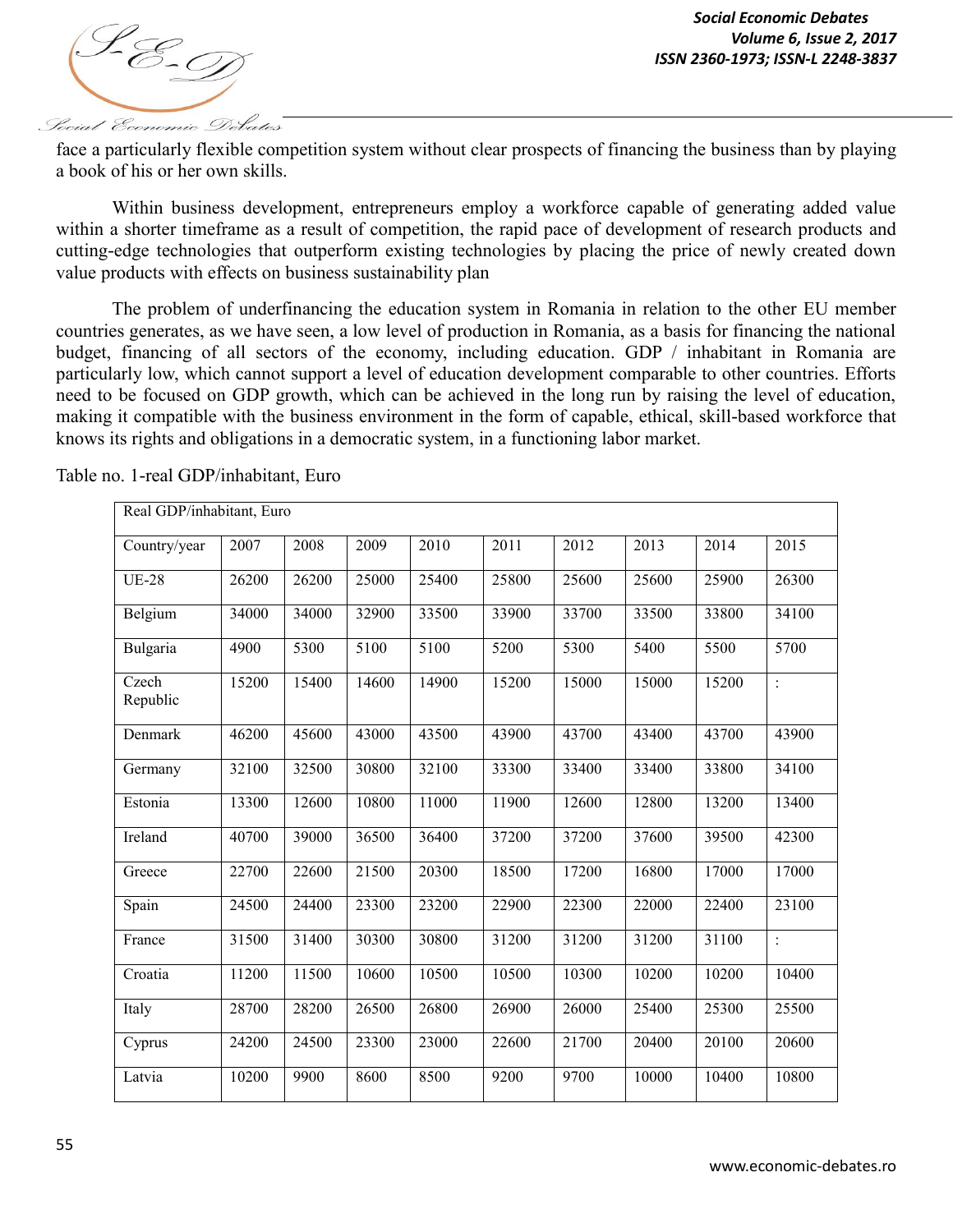

| Lithuania            | 9800  | 10100 | 8700  | 9000  | 9800  | 10300 | 10800 | 11200 | 11500 |
|----------------------|-------|-------|-------|-------|-------|-------|-------|-------|-------|
| Luxemburg            | 82900 | 80800 | 75100 | 77900 | 78100 | 75600 | 76900 | 78200 | 80500 |
| Hungary              | 10300 | 10400 | 9700  | 9800  | 10000 | 9900  | 10100 | 10500 | 10900 |
| Malta                | 15500 | 16000 | 15500 | 15900 | 16200 | 16500 | 17000 | 17500 | 18400 |
| Netherlands          | 38900 | 39400 | 37700 | 38000 | 38500 | 37900 | 37600 | 37900 | 38500 |
| Austria              | 35700 | 36100 | 34700 | 35200 | 36100 | 36200 | 36100 | 36000 | 36000 |
| Poland               | 8600  | 8900  | 9100  | 9400  | 9900  | 10000 | 10100 | 10500 | 10900 |
| Portugal             | 17200 | 17200 | 16700 | 17000 | 16700 | 16100 | 16000 | 16300 | 16600 |
| Romania              | 6100  | 6700  | 6300  | 6300  | 6400  | 6400  | 6700  | 6900  | 7200  |
| Slovenia             | 18600 | 19200 | 17500 | 17700 | 17800 | 17300 | 17100 | 17600 | 18000 |
| Slovakia             | 11900 | 12600 | 11800 | 12400 | 12800 | 13000 | 13200 | 13500 | 14000 |
| Finland              | 37200 | 37300 | 34000 | 34900 | 35600 | 34900 | 34500 | 34100 | 34200 |
| Sweden               | 40400 | 39800 | 37400 | 39400 | 40100 | 39700 | 39800 | 40300 | 41600 |
| <b>Great Britain</b> | 30500 | 30100 | 28700 | 28900 | 29200 | 29400 | 29800 | 30400 | 30900 |

Social Economic Debates

Source: processed at www.eurostat.org



Figure 1. Evolution of GDP per capita, Romania versus EU-28, 2007-2015

Source: author's contribution by capitalizing Eurostat data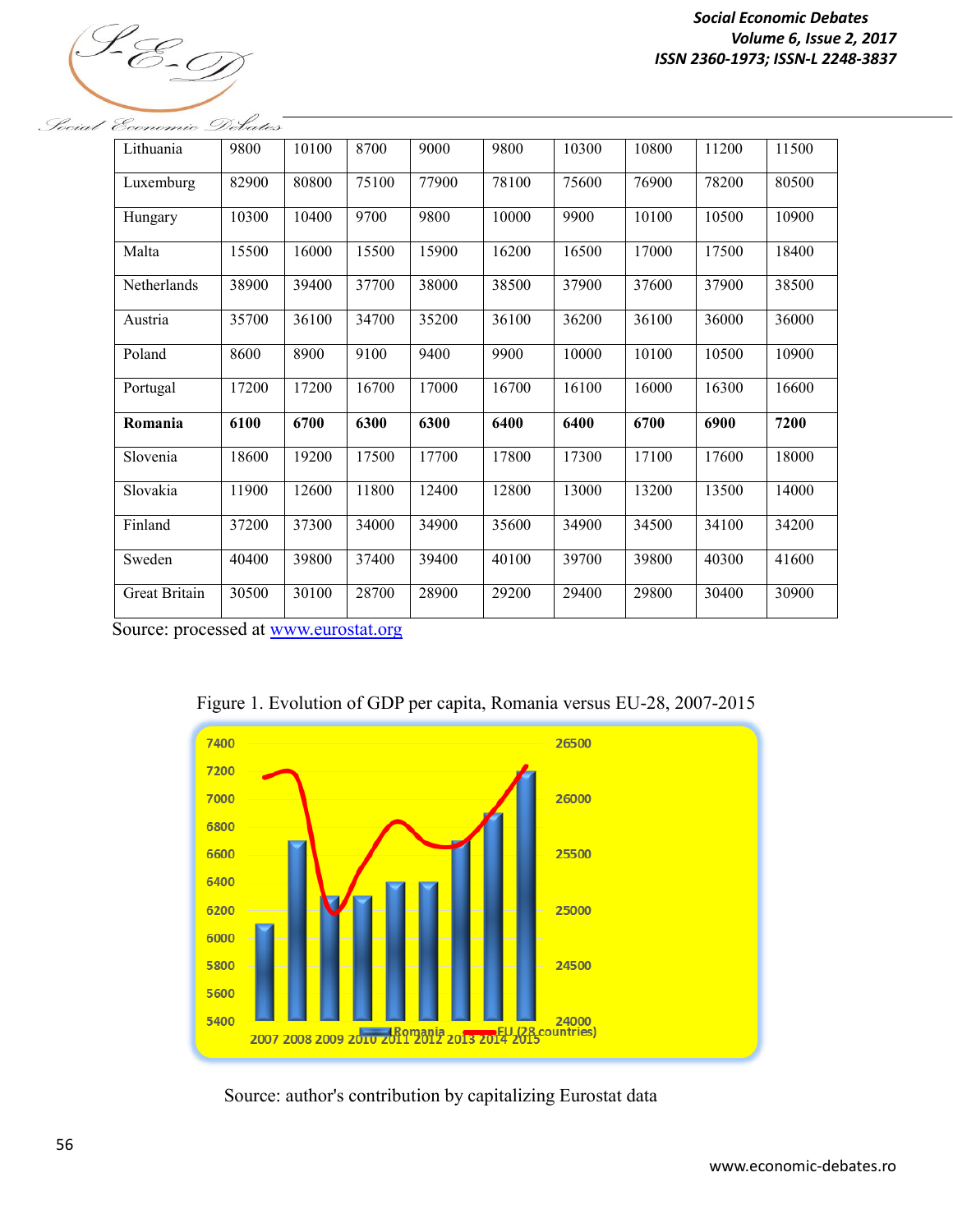

Table no. 2- Composite Index of Human Development, 2014

| Country              | <b>HDI/IDU</b> | Life expectancy<br>at birth | The number of<br>school<br>years<br>estimated to be<br>graduated | The main years of<br>school graduation | <b>Gross</b><br>national<br>income<br>per<br>capita |
|----------------------|----------------|-----------------------------|------------------------------------------------------------------|----------------------------------------|-----------------------------------------------------|
|                      | Value          | Year                        | Year                                                             | Year                                   | Euro                                                |
|                      | 2014           | 2014                        | 2014                                                             | 2014                                   | 2014                                                |
| Denmark              | 0.923          | 80.2                        | 18.7                                                             | 12.7                                   | 44,025                                              |
| Netherlands          | 0.922          | 81.6                        | 17.9                                                             | 11.9                                   | 45,435                                              |
| Germany              | 0.916          | 80.9                        | 16.5                                                             | 13.1                                   | 43,919                                              |
| Ireland              | 0.919          | 80.9                        | 18.6                                                             | 12.2                                   | 39,568                                              |
| Sweden               | 0.907          | 82.2                        | 15.8                                                             | 12.1                                   | 45,636                                              |
| <b>Great Britain</b> | 0.907          | 80.7                        | 16.2                                                             | 13.1                                   | 39,267                                              |
| Luxemburg            | 0.892          | 81.8                        | 13.9                                                             | 11.7                                   | 58,711                                              |
| Belgium              | 0.89           | 80.8                        | 16.3                                                             | 11.3                                   | 41,187                                              |
| France               | 0.888          | 82.2                        | 16                                                               | 11.1                                   | 38,056                                              |
| Austria              | 0.885          | 81.4                        | 15.7                                                             | 10.8                                   | 43,869                                              |
| Finland              | 0.883          | 80.8                        | 17.1                                                             | 10.3                                   | 38,695                                              |
| Slovenia             | 0.88           | 80.4                        | 16.8                                                             | 11.9                                   | 27,852                                              |
| Spain                | 0.883          | 82.6                        | 17.3                                                             | 9.6                                    | 32,045                                              |
| Italy                | 0.873          | 83.1                        | 16                                                               | 10.1                                   | 33,030                                              |
| Czech<br>Republic    | 0.87           | 78.6                        | 16.4                                                             | 12.3                                   | 26,660                                              |
| Greece               | 0.865          | 80.9                        | 17.6                                                             | $\overline{10.3}$                      | 24,524                                              |
| Estonia              | 0.861          | 76.8                        | 16.5                                                             | 12.5                                   | 25,214                                              |
| Cyprus               | 0.85           | 80.2                        | 14                                                               | 11.6                                   | 28,633                                              |
| Slovakia             | 0.844          | 76.3                        | 15.1                                                             | 12.2                                   | 25,845                                              |
| Poland               | 0.843          | 77.4                        | 15.5                                                             | 11.8                                   | 23,177                                              |
| Lithuania            | 0.839          | 73.3                        | 16.4                                                             | 12.4                                   | 24,500                                              |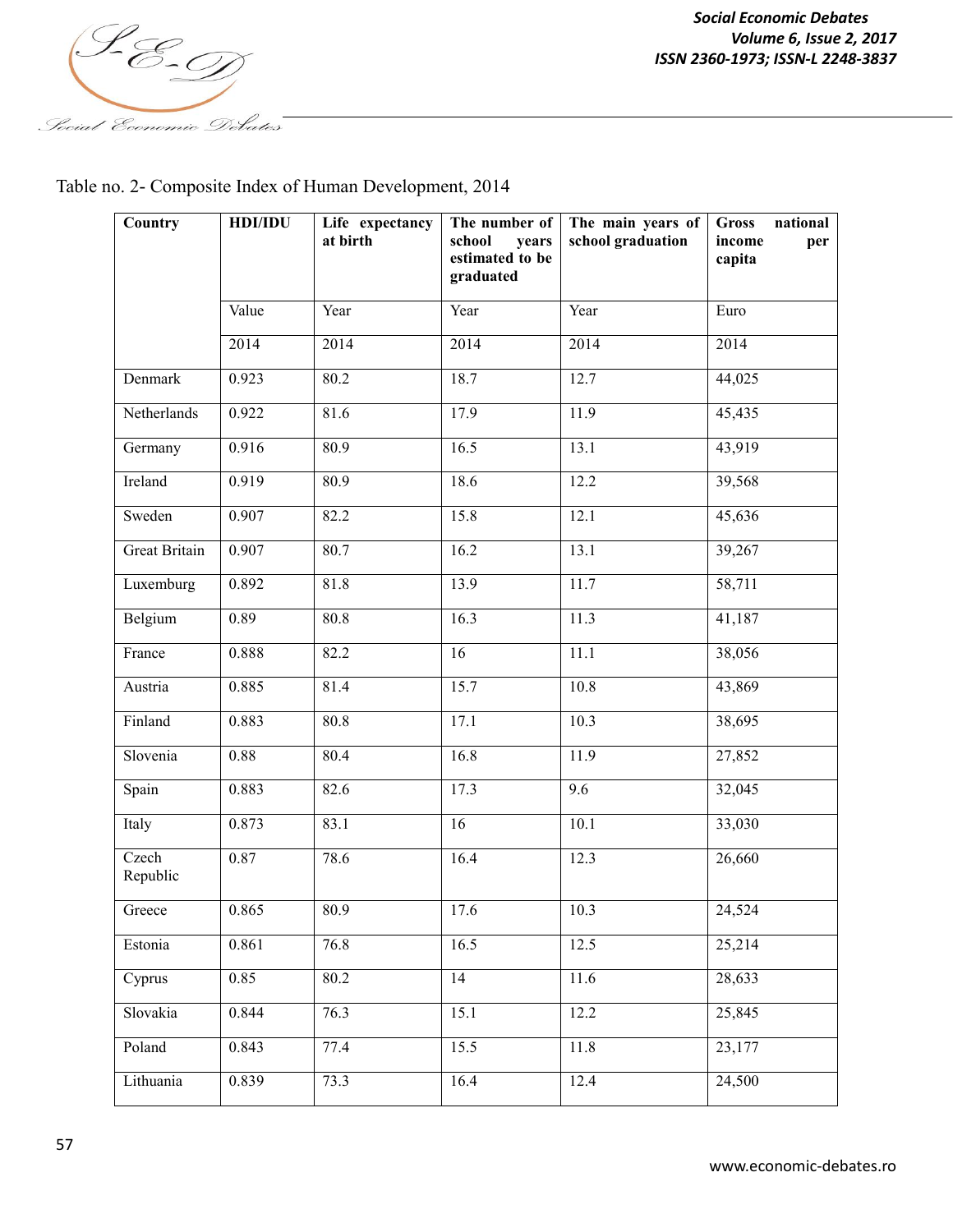

*Social Economic Debates Volume 6, Issue 2, 2017 ISSN 2360-1973; ISSN-L 2248-3837*

| Malta    | 0.839 | 80.6 | 14.4 | 10.3 | 27,903 |
|----------|-------|------|------|------|--------|
| Portugal | 0.83  | 80.9 | 16.3 | 8.2  | 25,757 |
| Hungary  | 0.828 | 75.2 | 15.4 | 11.6 | 22,916 |
| Latvia   | 0.819 | 74.2 | 15.2 | 11.5 | 22,281 |
| Croatia  | 0.818 | 76.2 | 14.8 | 11   | 19,409 |
| Romania  | 0.793 | 74.7 | 14.2 | 10.8 | 18,108 |
| Bulgaria | 0.782 | 74.2 | 14.4 | 10.6 | 15,596 |

Social Economic Debates

Source: processed at www.eurostat.org



Source: author's contribution by capitalizing Eurostat data

The presentation of the two indicators shows that Romania has to recover in terms of the level of development, both through investments that support sustainable development, as well as through education and training. Eco-economy is a chance for Romania to implement the Europe 2020 strategy's goals by creating an inclusive, sustainable and competitive economy in relation to EU economies by making it possible to use ecoefficient natural resources, to create sustainable jobs through the rational use of the earth, the use of cuttingedge technologies in creating products, promoting them and opening up new markets. The indicator that highlights the benefits of a sustainable economy focused on the exploitation of natural resources on sustainable principles is the eco-innovation index. It is noticed that Romania is registering lower values of the indicator in relation to the developed EU countries, which shows the progress towards the incorporation of innovation and research into the use of resources, labour and capital from the production perspective to meet needs, on sustainable principles.